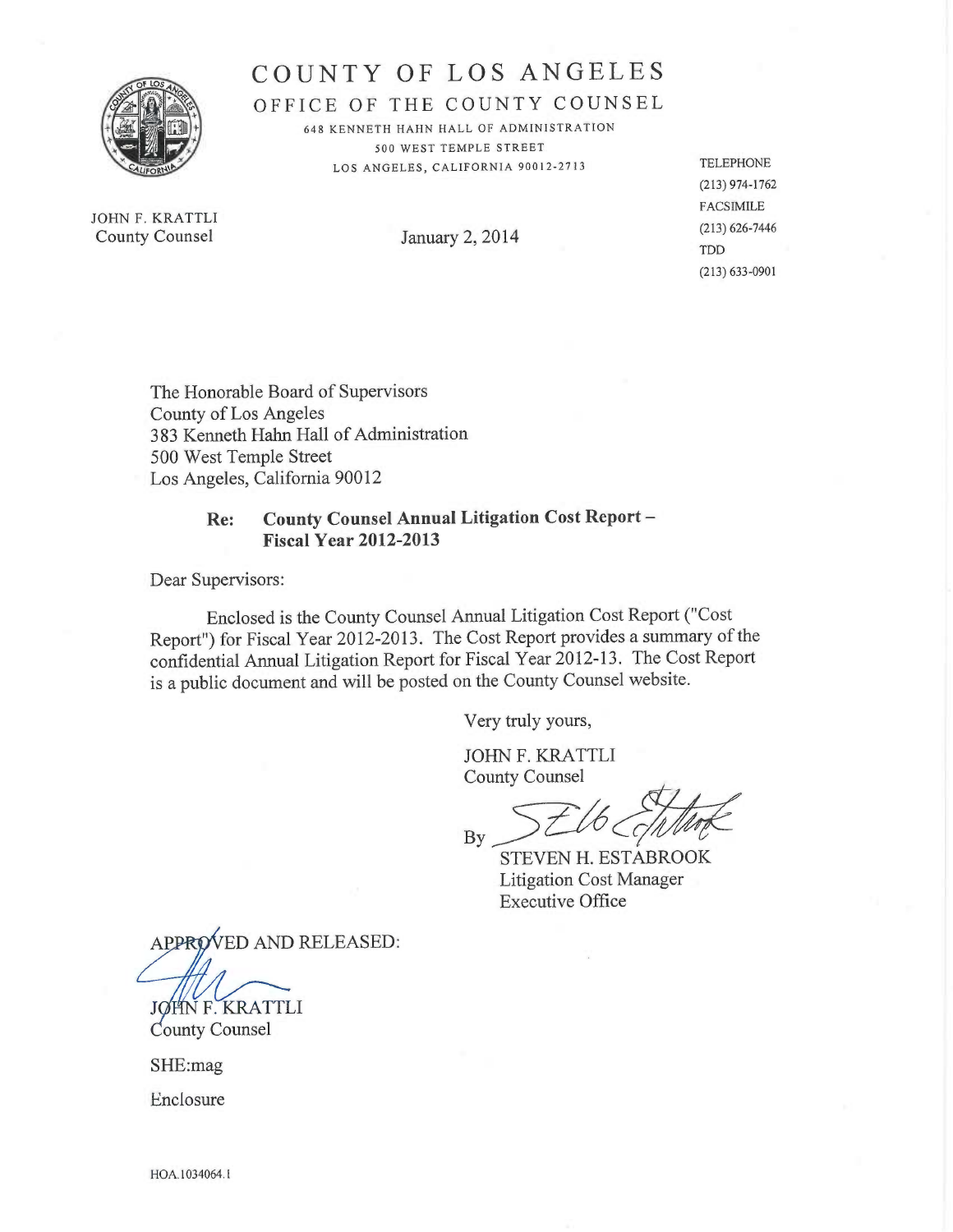## COUNTY COUNSEL ANNUAL LITIGATION COST REPORT — FISCAL YEAR 2012-2013

## I. Overview

The Annual Litigation Expenses for Fiscal Year 2012-2013 ("FY 2012-13") were \$89 million. This was down 23 percent from the \$115.2 million spent last fiscal year, and was the lowest amount of litigation expenditures paid in the last seven fiscal years. The \$89 million spent this year included \$35.8 million in Judgments and Settlements, and \$53.2 million in Attorney Fees and Costs ("Fees and Costs").

## II. Judgments and Settlements

Of the \$89 million paid in litigation expenses this year, \$35.8 million was paid to satisfy 18 judgments and to settle 228 cases. The \$35.8 million spent on judgments and settlements was down \$24 million, or 40 percent, as compared to last fiscal year. This was the lowest amount of judgments and settlements paid in the last eight fiscal years.

#### Judgments

In FY 2012-13, judgments totaled \$7.2 million and were down 60 percent from the \$17.9 million paid last year. Only two judgments exceeded the \$1 million mark, Dirks (\$3.9 million — excessive force case) and XYZ Distributors  $$1.4$  million – search warrant case). The \$7.2 million paid to satisfy judgments this year was the least amount paid in the last six fiscal years.

#### Settlements

The County paid \$28.6 million in settlements this year. This was \$13.4 million less than the \$42 million paid last year, and was the second consecutive year in which the amount paid for settlements declined. Only four of the 228 settlements this year exceeded \$1 million. The two largest were Medical Malpractice cases involving patients at LAC+USC Medical Center. One involved a brain injury which occurred during a skin graph surgery (*Rodriguez* - \$3.95 million), and the other related to neurological injuries resulting from the treatment of bacterial meningitis (Lagos - \$2.95 million). Two other settlements which exceeded \$ 1 million this year included a suspect who was shot in the spine and rendered a paraplegic (White - \$1.9 million), and a former bailiff with the Sheriffs Department claimed that she should not have been assigned to patrol duty because of a disability (Bollinger - \$1.25 million). These four settlements totaled approximately \$10 million and accounted for more than one-third of the \$28.6 million paid in settlements this year.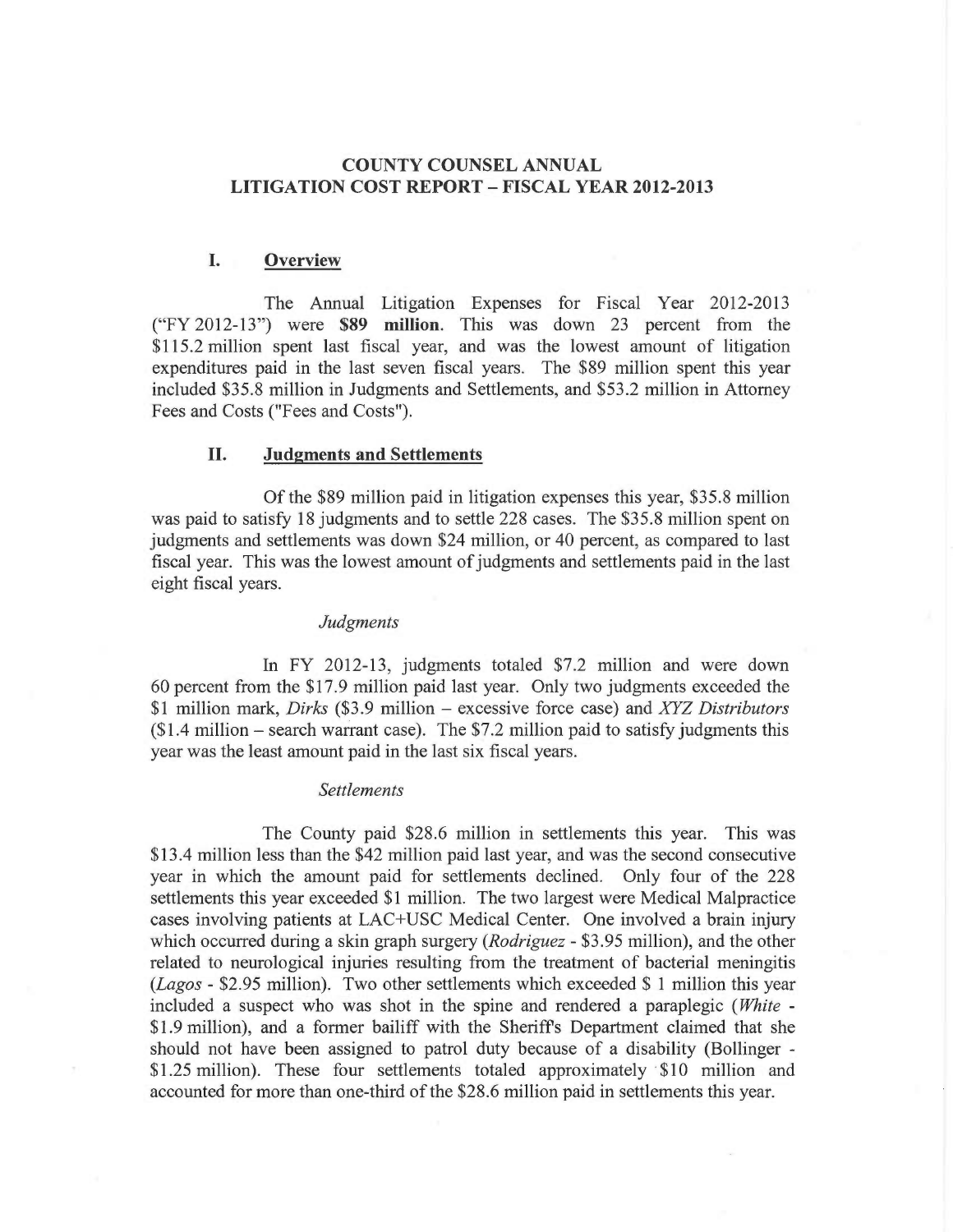#### City of Alhambra

The judgments and settlements paid in FY 2012-13 do not include <sup>a</sup> \$32.2 million partial payment made this year to 47 plaintiff cities in the City of Alhambra, et al. v. County of Los Angeles action. The plaintiff cities claim that the Auditor-Controller improperly calculated the amount of Property Tax Administrative Fees collected from those cities beginning in FY 2006-07. After a California Supreme Court found that the Auditor-Controller improperly calculated the amount, the County made a payment of \$32.2 million as a partial refund of the fees. This refund was not included in the Annual Litigation expenses for FY 2012-13.

### III. Attorney Fees and Costs

In addition to \$35.8 million paid in Judgments and Settlements, the \$89 million paid in litigation expenditures this year also included Attorney Fees and Costs in the amount of \$53.2 million. This was \$2.1 million, or four percent, less than was paid last fiscal year. Of the \$53.2 million paid this year, \$39.8 million was paid to Contract Counsel and \$13.4 million was billed by County Counsel to other County departments for litigation services, including costs. The amount billed by County Counsel included the attorney fees and costs for managing or overseeing litigated cases assigned to Contract Counsel, as well as handling cases in-house without the involvement of Contract Counsel.

#### Contract Counsel and County Counsel

Contract Counsel fees and costs this year were down \$1.1 million as compared to last year, and County Counsel fees and costs were down by another \$1 million. These reductions in attorney fees and costs for both Contract Counsel and County Counsel occurred primarily in the areas of Employment, General Liability, and Law Enforcement. Fees and costs paid on Employment matters were down in several departments, including the Chief Executive Office, Sheriffs Department, District Attorney's Office, and the Probation Department. Fees and costs also decreased in General Liability cases involving the Board of Supervisors, Department of Public Works, Parks and Recreation, and Public Health. The reduction in the Law Enforcement area was limited to costs primarily involving the Sheriffs Department. Although such costs were down by \$557,000 as compared to last year, the Sheriffs Department spent \$1.8 million more in fees on Law Enforcement cases this year than one year ago.

#### Litigation Expenditures

Ten County departments spent \$80 million, or 90 percent, of the County's \$89 million expenditures in FY 2012-13. These expenses included judgments and settlements and fees and costs in a variety of areas, including Law Enforcement, General Liability, Employment, Medical Malpractice, and Auto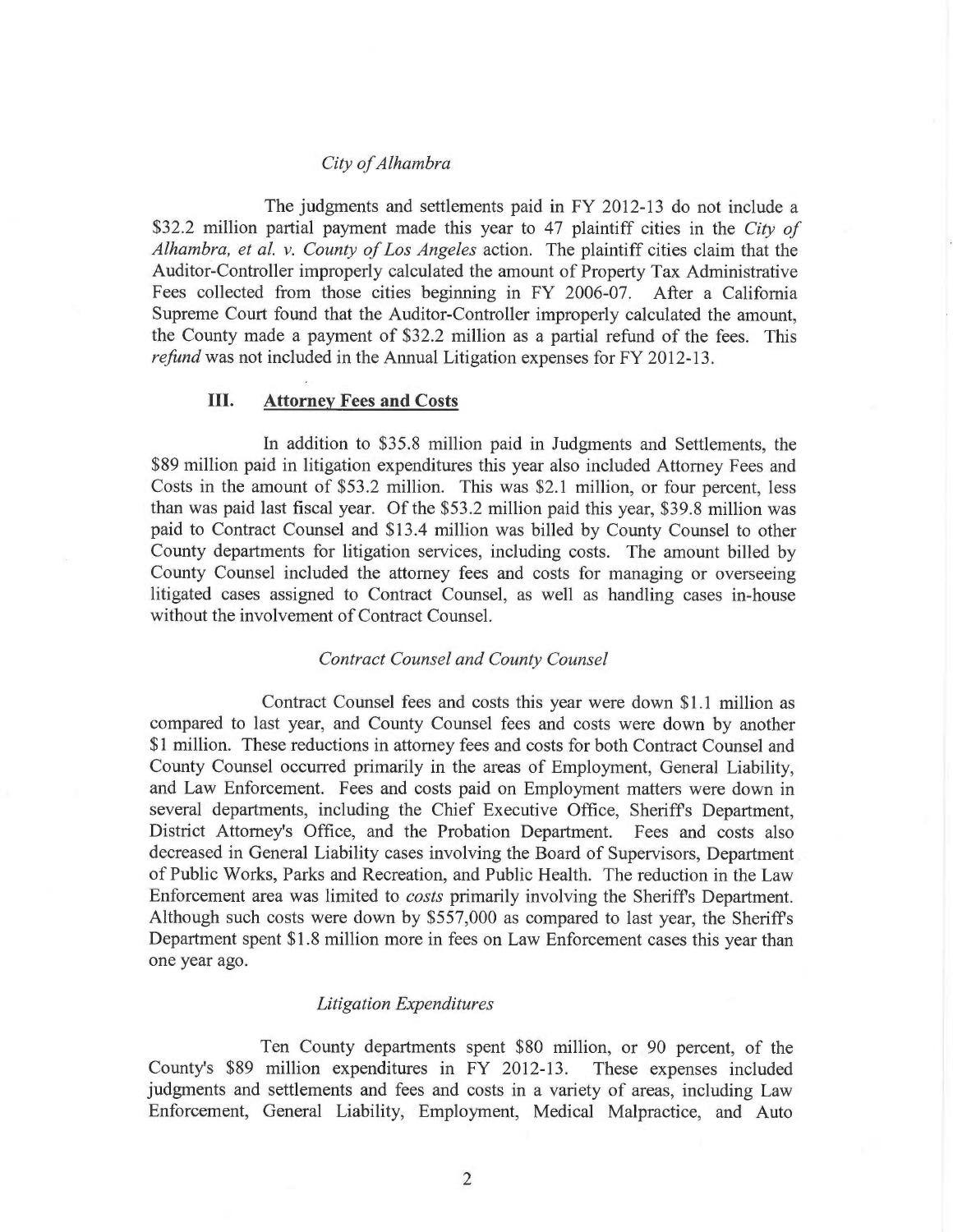Liability. In FY 2012-13, departmental expenditures by the top ten departments ranged from a high of \$43 million paid by the Sheriffs Department to a low of \$1 million paid by the Department of Mental Health. The litigation expenditures of the top ten departments for FY 2012-13 were as follows:

| <b>ANNUAL LITIGATION EXPENSES - TOP TEN DEPARTMENTS</b><br><b>FISCAL YEAR 2012-13</b> |              |
|---------------------------------------------------------------------------------------|--------------|
| Sheriff                                                                               | \$43,001,077 |
| <b>Health Services</b>                                                                | \$14,629,862 |
| <b>Public Works</b>                                                                   | \$8,036,909  |
| <b>Children and Family Services</b>                                                   | \$3,676,866  |
| <b>Fire Department</b>                                                                | \$2,699,080  |
| <b>Chief Executive Office</b>                                                         | \$1,979,693  |
| <b>Parks &amp; Recreation</b>                                                         | \$1,635,518  |
| <b>Community &amp; Senior Services</b>                                                | \$1,545,399  |
| Probation                                                                             | \$1,475,468  |
| <b>Mental Health</b>                                                                  | \$1,044,736  |

#### IV. Contract Cities Expenses and Waterworks Expenses

Of the \$89 million paid in Annual Litigation Expenses this fiscal year, approximately \$9.8 million was paid by the Contract Cities Trust Fund and other special districts.

#### Contract Cities

In FY 2012-13, \$7.5 million of the \$89 million Annual Litigation Expenses was paid by the Contract Cities Trust Fund. This \$7.5 million, including judgments and settlements and attorney fees and costs, was the result of liabilities arising from the alleged misconduct of Sheriffs deputies contractually assigned to various cities throughout the County (\$7.3 million), and for liabilities resulting from work performed for cities by the Department of Public Works (\$200,000).

#### Special Districts

Two special districts, the Los Angeles County Waterworks District 40 and the Flood Control District, also paid a portion of the \$89 million Annual Litigation Expenses this year. The Los Angeles County Waterworks District paid approximately \$1.9 million in fees and costs for a groundwater rights action in the Antelope Valley. The Flood Control District paid approximately \$442,000 in a Clean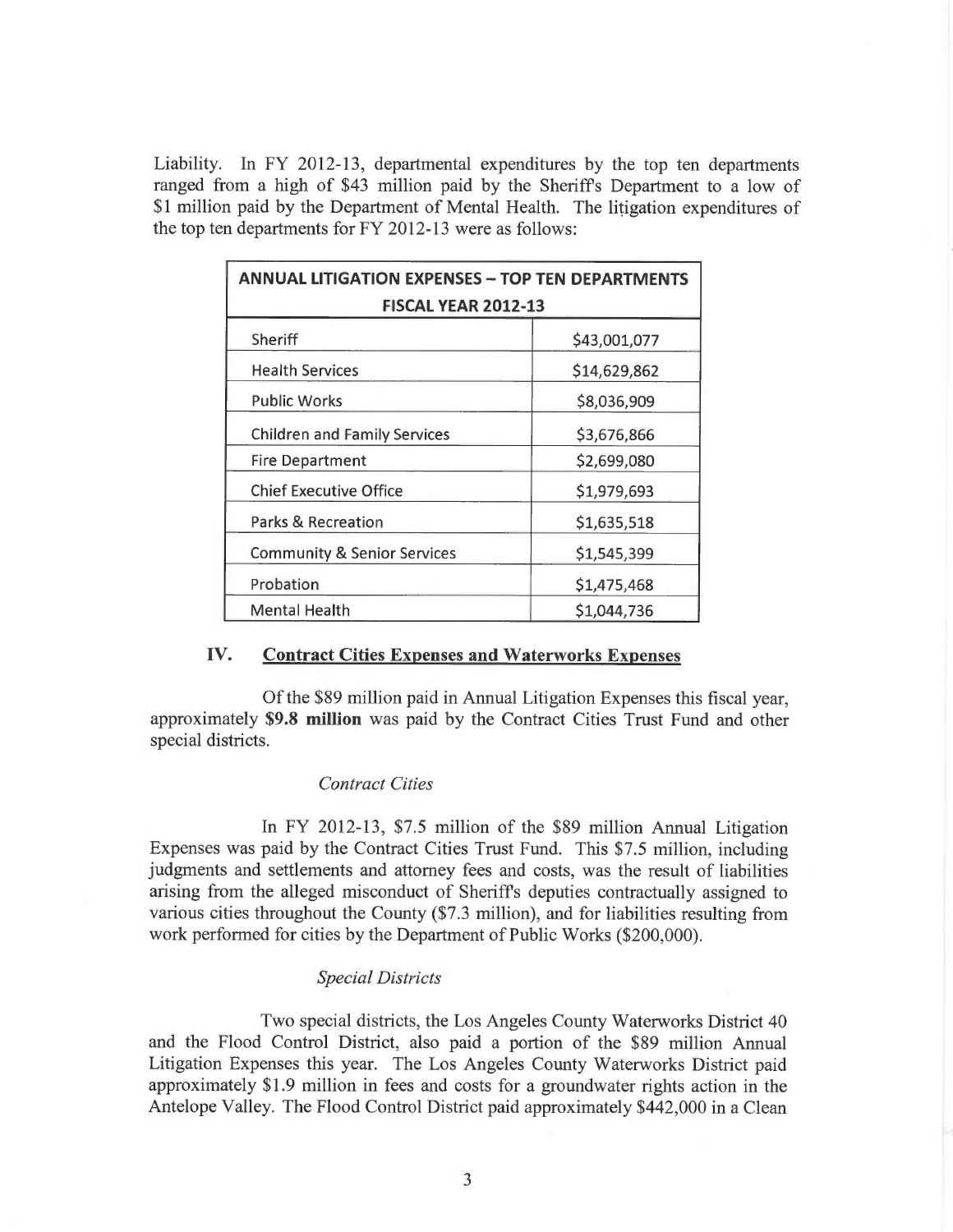Water Act action brought by the Natural Resources Defense Council involving water quality standards in Los Angeles rivers, watersheds, and beaches. In FY 2012-13, the Waterworks District and the Flood Control District paid a total of approximately \$2.3 million of the \$89 million Annual Litigation Expenses.

## V. Dismissals

In FY 2012-13, the County successfully disposed of 267 cases without paying plaintiffs or their attorneys any money. Contract Counsel and County Counsel obtained these dismissals by either persuading plaintiffs or their attorneys to voluntarily dismiss their actions or by obtaining court orders through a variety of motions (such as motions to dismiss, demurrers, and motions for summary judgments) directing that the cases be dismissed. The County expended \$7.5 million in attorney fees and costs in obtaining these dismissals. This was \$6.1 million more in attorney fees and costs than was paid last year to secure 179 dismissals.

## VI. New Cases

The number of new cases fell below the 800 mark for the first time in the last three fiscal years. In FY 2012-13, there were 794 new cases, down from the 819 new cases last year, and the 849 new cases involving the County two years ago. There were decreases in new cases involving several departments as compared to last year, including the Department of Public Works, District Attorney's Office, Department of Health Services, and the Department of Community and Senior Services. The number of new cases involving the Department of Public Works was down one-third compared to last year and was the lowest in the last six fiscal years. New cases involving the District Attorney's Office and the Department of Health Services were down 60 percent and 20 percent, respectively. New cases involving the Department of Community and Senior Services dropped from 22 last year to just one this year. However, other departments saw increases over last year, including the Department of Public Health, Auditor-Controller, and the Department of Parks and Recreation. New cases involving the Department of Public Health more than doubled, and cases involving the Auditor-Controller and Parks and Recreation rose by 73 percent and 50 percent, respectively. The most notable increase this year occurred in new cases brought against the County which failed to identify a particular department. Steadily increasing over the last five fiscal years, this year such cases jumped from 68 to 101 new cases.

### VII. Trials, Writs, and Appeals

The number of cases tried by the County decreased for the first time in three fiscal years – down to 31 from the 42 tried last fiscal year, and the 35 tried the year before. As in previous fiscal years, the majority of cases tried (20) involved a Law Enforcement matter. The remaining trials included five Automobile Liability actions, three Employment matters, two Dangerous Condition cases, and one Tax